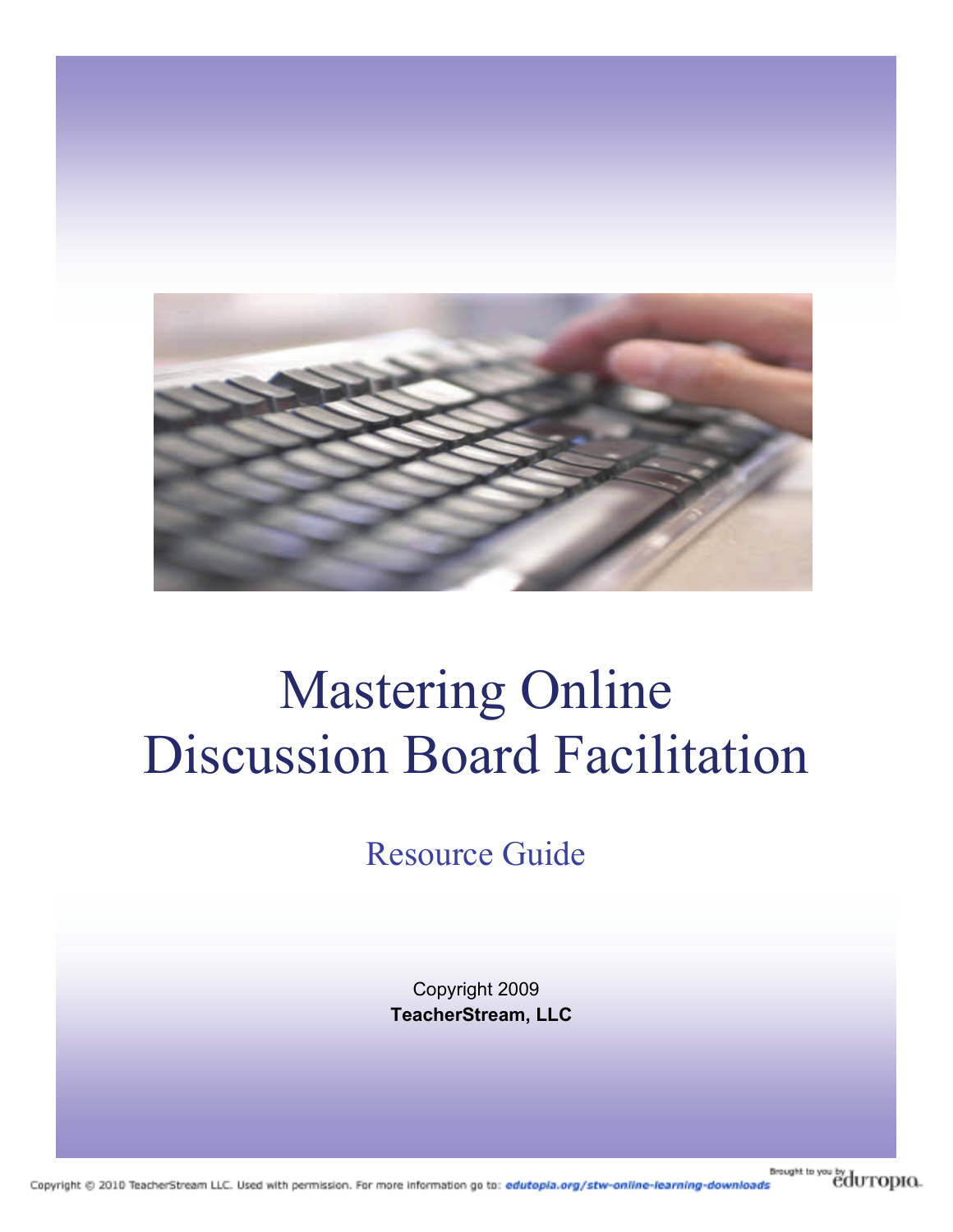## **Table of Contents**



*Mastering Online Discussion Board Facilitation*

| 2                         |    |
|---------------------------|----|
| Overview                  |    |
| Purpose                   |    |
| Netiquette                |    |
| Facilitation              |    |
| Assessment                |    |
|                           |    |
| <b>Ask Experts</b>        |    |
| <b>Debates</b>            |    |
| Polling                   |    |
| Role Play                 |    |
| <b>Small Groups</b>       |    |
| Peer Review               |    |
| <b>Content Area</b>       |    |
|                           | 11 |
| <b>Time Management</b>    |    |
| <b>Student Engagement</b> |    |
| <b>Common Pitfalls</b>    |    |
|                           | 14 |
| <b>Communication Plan</b> |    |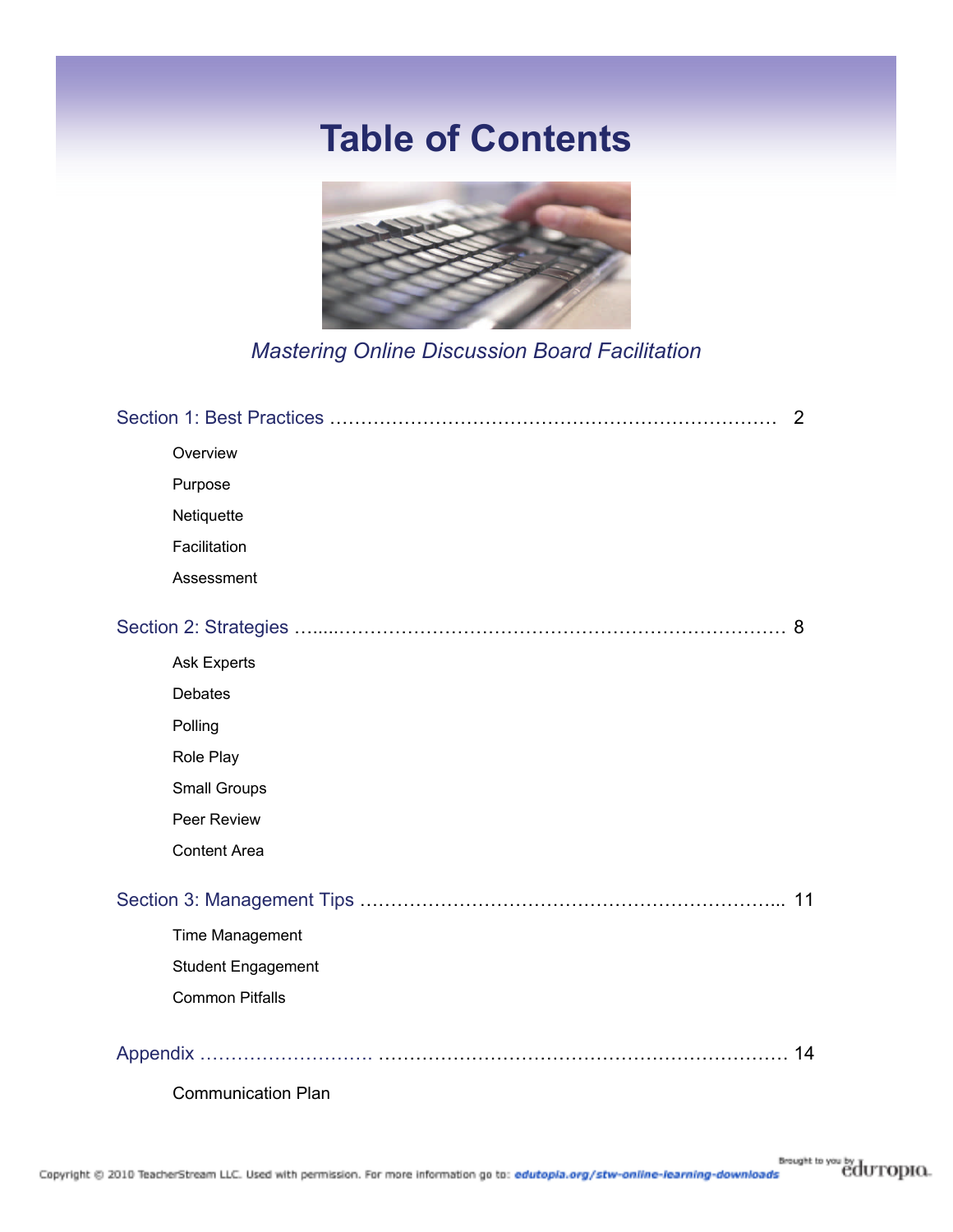### Best Practices: Overview

#### **Introduction**

Discussion boards, or threaded discussions, are one of the most commonly used tools in online teaching. Discussion forums provide the ability for asynchronous discussion to occur over a period of time. The ability to learn asynchronously is one of the primary benefits of online learning. Students are able to reflect upon their ideas before sharing them with the class, leading to more reflective responses and in-depth learning.

This guide has been designed to provide some practical suggestions to assist you in making the most of this versatile tool. A number of topics have been addressed, including: facilitation tips, content area suggestions, time management strategies and much more.

#### **Benefits of Using Online Discussion Boards**

- Builds class community by promoting discussion on course topics
- Allows time for in-depth reflection- students have more time to reflect, research & compose their thoughts before participating in the discussion
- Facilitates learning by allowing students to view & to respond to the work of others
- Develops thinking & writing skills
- Allows guest experts to participate in the course by posting information & responding to questions

### **Resources**

- *The Tools for Successful Online Teaching,* Lisa Dawley, 2007
- Essential Elements: Prepare, Design, and Teach Your Online Course, Bonnie Elbaum, Cynthia McIntyre, Alese Smith, 2002
- Teaching Online: A Practical Guide, Susan Ko, Steve Rossen, 2001
- Facilitating Online Learning: Effective Strategies for Moderators, George Collison, Bonnie Elbaum, Sarah Haavind, Robert Tinker, 2000
- *Keys to Developing Successful Online Discussion* http://www.uwsa.edu/ttt/raleigh.htm
- *Online Teaching and Classroom Change: The Trans-Classroom Teacher in the Age of the Internet*  http://innovateonline.info/index.php?view=article&id=446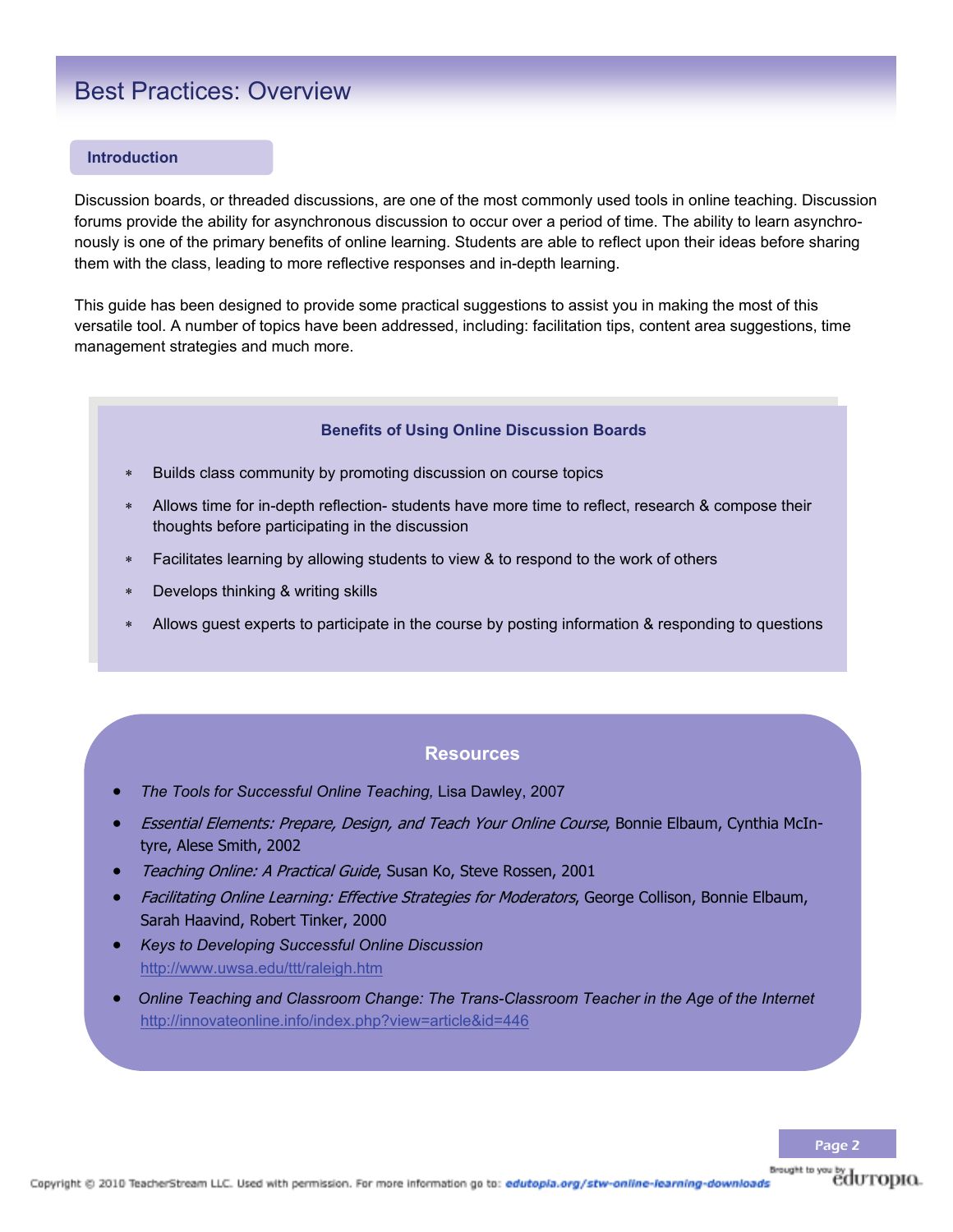### Best Practices: Purpose

### **Discussion Boards with a Purpose**

Discussion Board activities can serve a variety of purposes and can be used to meet a wide range of instructional objectives. **Instructional Discussion Boards** should be used to meet specific course objectives and should be aligned with course content. Well-designed discussion board activities can be used to encourage the following:

- **Demonstration of Knowledge of Key Concepts**  Using the discussion board to discuss key concepts allows students to learn from one another and share ideas. When students submit an assignment directly to a teacher, this sharing of ideas is lost.
- **Community Building**  One of the primary reasons for using discussion boards is to build a community of learners. This tool allows students to become part of a vibrant learning community, rather than an just an independent learner completing & submitting assignments with no real peer interaction.
- **Reflection** Reflective activities require students to share a synthesis of the learning experience, or to describe how a situation or experience has personal value to them. These kinds of activities should allow for honest and open responses.
- **Consensus Building**  Consensus building activities require students to work together to create a product or to come to an agreement on some topic.
- **Critical Thinking**  through the use of higher order questioning techniques and activities, the discussion board can be used to encourage critical thinking skills.
- **Student Leadership:** the effective use of discussion forums can encourage student leadership by giving them a voice in the classroom. Students can be given the opportunity to

### **Resources:**

- *The Nature and Purpose of Online Conversations: A Brief Synthesis of Current Research* [http://carbon.cudenver.edu/~lsherry/pubs/](http://carbon.cudenver.edu/~lsherry/pubs/dialogue.htm) [dialogue.htm](http://carbon.cudenver.edu/~lsherry/pubs/dialogue.htm)
- *Using Online Discussions to Enhance Face-to-Face Instruction* <http://www.sandiego.edu/soetech/onlinediscussions/>
- *Defining the Purpose of Your Community* www.fullcirc.com/community/communitypurpose.htm
- *Tips & Strategies: Facilitating Online Discussions* [http://members.shaw.ca/mdde615/](http://members.shaw.ca/mdde615/howcommunicate.htm) [howcommunicate.htm](http://members.shaw.ca/mdde615/howcommunicate.htm)

### **Icebreakers/Introductory Activities**

Icebreakers are a good example of **Social Discussion Boards**. They provide students with an opportunity to get to know one another and to interact in an Informal way. They should be fun and non-threatening and require participants to find something in common with others in the group.

- **Personal Introductions**  ask each student to introduce themselves on the discussion board at the beginning of the term. Respond to each student & encourage the class to respond to one another's introductions.
- **Portrait**  students create a portrait of themselves in any medium, digitize the portrait and share it on the discussion board.
- **Interviews** have pairs of students interview each other on a given topic and post the interview results in the discussion board.

### **More Information on Icebreakers**

http://www.ion.uillinois.edu/resources/ pointersclickers/2002\_01/index.asp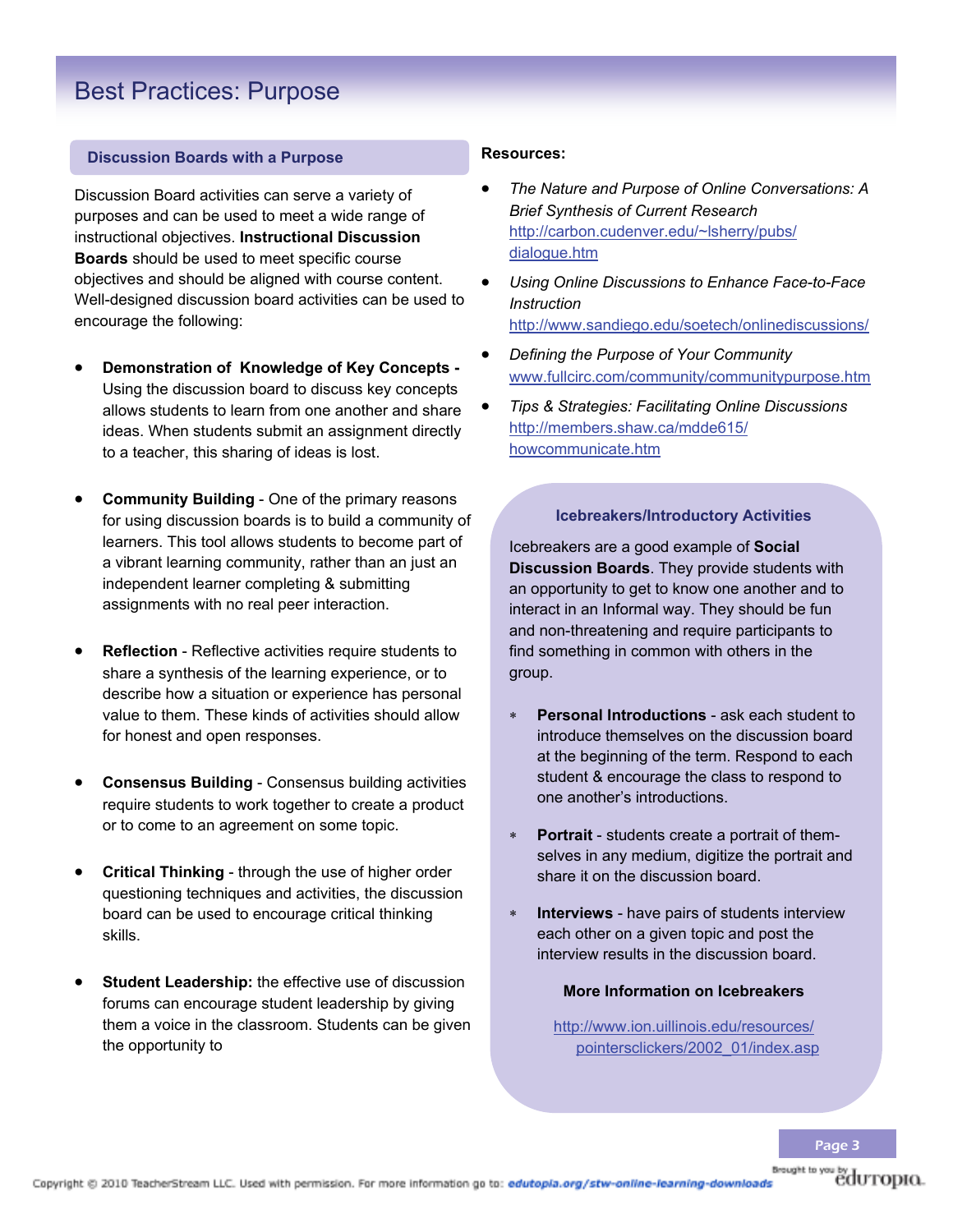### Best Practices: Netiquette

### **Encouraging Courteous Discussion**

Netiquette is the term used for etiquette on the Internet. This term extends to email, chat, discussion boards, and live sessions. As an online teacher, it is important to educate yourself and your students about using good manners on the Internet. Just as in a classroom setting, teachers must define rules on the first day of class and enforce them throughout the school year.

### **It's a Democracy, Right?**

Consider involving your students when creating rules for online communication. Ask students to conduct an online search on this topic and then post 5 - 7 rules on the Discussion Board explaining why the class should adhere to these rules when communicating online. Ask them to explain their choices and tell why it is important to have these kinds of guidelines. Use this student input when creating the list of rules your class will follow.

### **Resources:**

- *Net Etiquette*  http://www.albion.com/netiquette
- *Learn the Net Netiquette* [www.learnthenet.com/english/html/09netiqt.htm](http://www.learnthenet.com/english/html/09netiqt.htm)
- *NetLingo* http://www.netlingo.com
- Webopedia online dictionary and search engine [http://www.webopedia.com](http://www.webopedia.com/)
- E-mail, Online Chat, & Text Messaging Acronyms http://www.sharpened.net/glossary/acronyms.php

### **The Use of Appropriate Writing Styles**

Don't assume that students automatically know how to communicate appropriately in an online environment. While they may be accustomed to participating in social forums, the guidelines for an educational setting can be quite different. Establish guidelines for the level of formality you require. If one of your goals is to encourage good writing skills, it is important for students to follow acceptable writing conventions in regards to spelling, grammar & punctuation.

### **Tips for Electronic Discussion (Discussion Boards)**

http://tlt.its.psu.edu/suggestions/etips/examples.htm#Tips

http://www.siue.edu/~dknowlt/DiscussContributes.htm

**Brought** to you by **COUTOPIO.**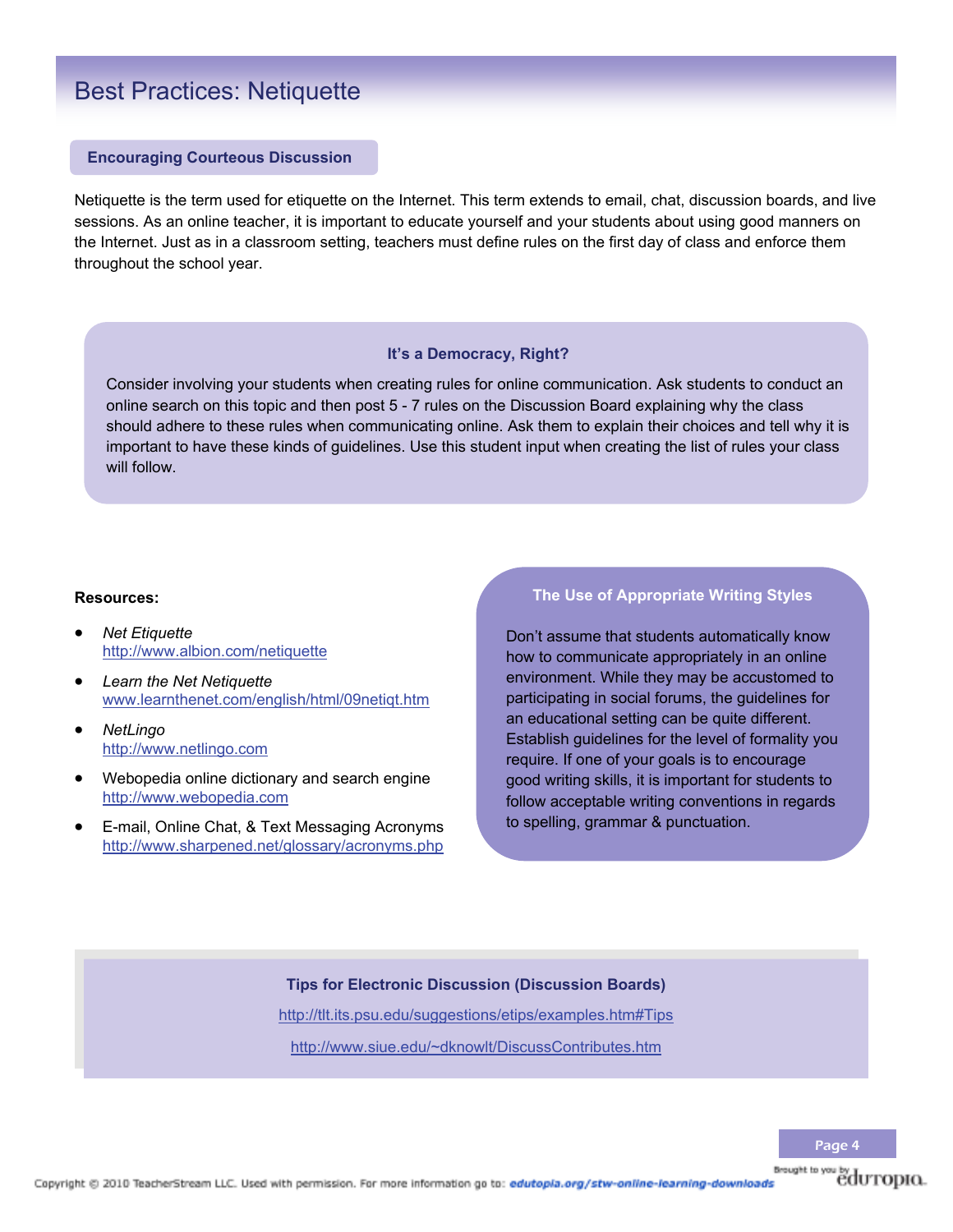### Best Practices: Facilitation

### **Encourage Critical Thinking**

The effective use of the Discussion Board goes far beyond simply asking students to respond to textbook readings. There are many ways it can be used to foster critical thinking skills.

Asking good questions is an a great place to start. Davis (1993) provides a comprehensive list of questions types designed to jump start discussion. Consider using some of these to generate discussion in your classes:

- **Exploratory:** probe facts & basic knowledge
- **Challenge:** interrogate assumptions, conclusions or interpretations
- **Relational:** ask for comparisons of themes, ideas, or issues
- **Diagnostic**: probe motives or causes
- **Action:** call for a conclusion or action
- **Cause & Effect:** ask for causal relationships between ideas, actions or events
- **Extension:** expand the discussion
- **Hypothetical:** pose a change in the facts or issues
- **Priority:** seek to identify the most important issues
- **Summary:** elicit synthesis

### Adapted from *Carnegie Mellon: design & teach a course: Discussions*

http://www.cmu.edu/teaching/designteach/teach/ instructionalstrategies/discussions.html

### **Questions to Consider When Planning Discussion Board Activities**

- How do the ideas & information to be discussed fit into the course as a whole?
- What skills, knowledge, perspectives, or sensibilities do you want students to walk away from the discussion with?
- How will you make sure your students meet those objectives?

### Adapted from *Carnegie Mellon: design & teach a course: Discussions*

http://www.cmu.edu/teaching/designteach/ teach/instructionalstrategies/discussions.html

#### **Resources:**

- *Crafting Questions for Online Discussions*  aligns questioning strategies with Bloom's Taxonomy http://tlt.its.psu.edu/suggestions/online\_questions/ index.html
- *For the Best Answers, Ask Tough Questions* http://www.joycevalenza.com/questions.html
- *Instructional Strategies for Online Courses* http://www.ion.uillinois.edu/resources/tutorials/ pedagogy/instructionalstrategies.asp

#### **Strategies to Facilitate Online Discussions**

- Give students clear expectations about online discussion requirements, deadlines, and grading procedures.
- Assess the quality as well as the quantity of the students' online posts. Using rubrics will allow students to have a clear guideline of your expectations for quality of their posts.
- Provide a schedule for students of upcoming discussion board deadlines. Give as much notice as possible.
- Provide structure for students to post to threads. A good structure lessens the frustration of what to write.
- Make yourself visible in the discussion. Students will be more likely to engage in the discussion if they see you as being a part of it.
- Do not allow domination of the discussion. If students are dominating the discussion, privately ask them to slow down a little.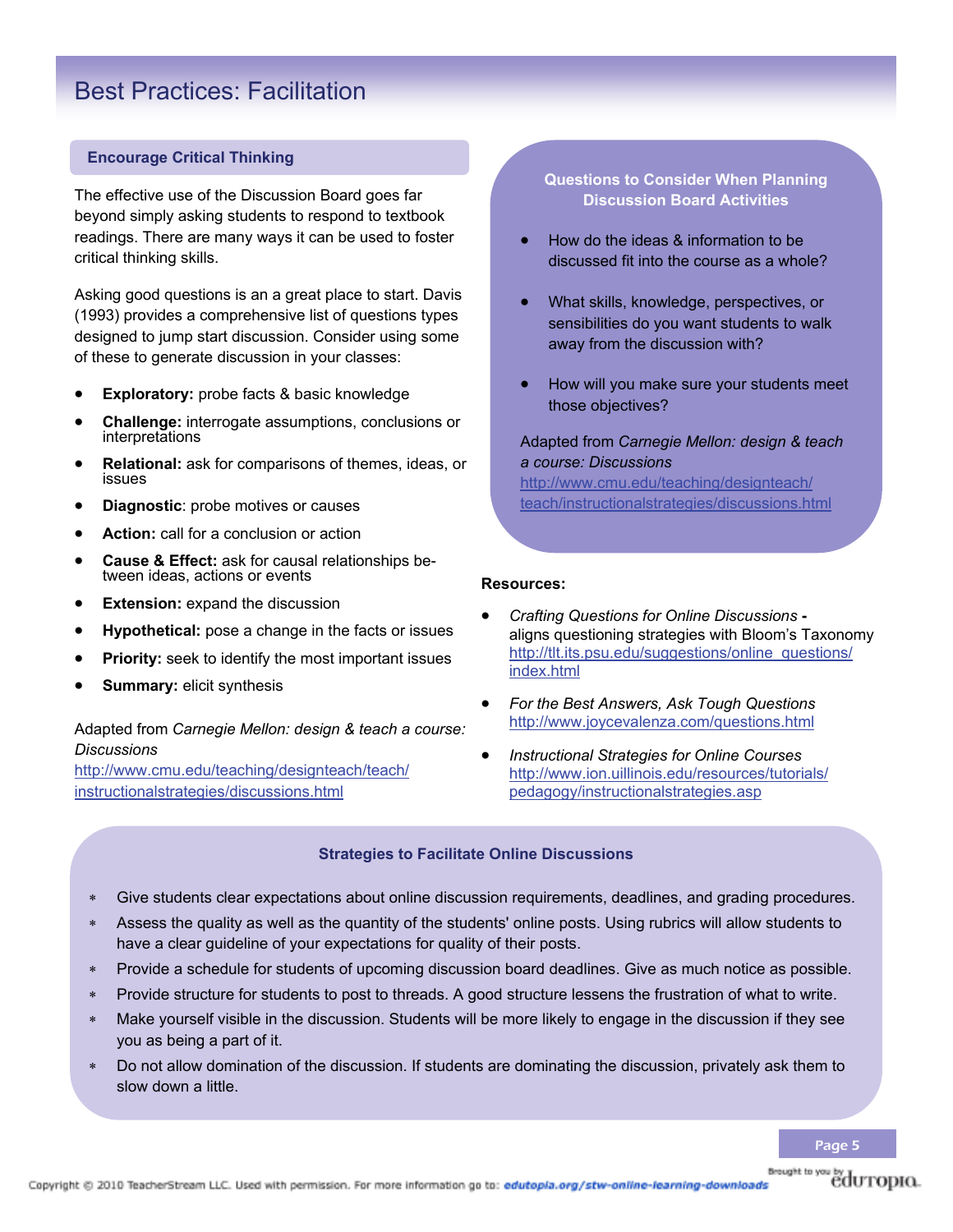### Best Practices: Facilitation

When designing discussion board activities for your students, consider ways that you can encourage critical thinking skills. From lower level activities designed to assess students' knowledge of a particular topic, to higher level activities that require students to think critically, they all have their place in the online classroom. The table below offers some suggestions for using discussion board activities across the spectrum

| <b>Learning Objective Outcome</b>                                                                                                                | <b>Discussion Forum Activities</b>                                                                                                                                                                                                                                                                            |
|--------------------------------------------------------------------------------------------------------------------------------------------------|---------------------------------------------------------------------------------------------------------------------------------------------------------------------------------------------------------------------------------------------------------------------------------------------------------------|
| Knowledge: defines; describes; enumer-                                                                                                           | Using a jigsaw (http://jigsaw.org) technique, students work in small                                                                                                                                                                                                                                          |
| ates; identifies; labels; lists; matches;                                                                                                        | groups to locate & compile a list of web resources on a given topic                                                                                                                                                                                                                                           |
| names; reads; records; reproduces;                                                                                                               | area. These resources are then shared ion the discussion board with                                                                                                                                                                                                                                           |
| selects; states; views                                                                                                                           | the remainder of the class.                                                                                                                                                                                                                                                                                   |
| <b>Comprehension: classifies; cites;</b><br>converts; describes; discusses; estimates;<br>explains; generalizes; gives examples,                 | The teacher poses a question asking students to estimate the num-<br>ber of hours most kids watch TV per week After providing their esti-<br>mations, students are then asked to locate data to verify their<br>estimation.                                                                                   |
| Application: assesses; charts; collects;                                                                                                         | Working in pairs, students design a customized online lesson for                                                                                                                                                                                                                                              |
| computes; determines; develops; estab-                                                                                                           | each other on a topic of their choice related to the course content.                                                                                                                                                                                                                                          |
| lishes; implements; informs; predicts;                                                                                                           | These are posted for feedback before the student proceeds with the                                                                                                                                                                                                                                            |
| provides; relates; solves; teaches; uses.                                                                                                        | instruction.                                                                                                                                                                                                                                                                                                  |
| Analysis: breaks down; correlates;                                                                                                               | Students view or listen to recordings of political speeches                                                                                                                                                                                                                                                   |
| diagrams; focuses; illustrates; infers; out-                                                                                                     | (www.c-spanclassroom.org) & write a comparison of points of                                                                                                                                                                                                                                                   |
| lines; points out; prioritizes; separates;                                                                                                       | discussion. The comparison is posted and a discussion of political                                                                                                                                                                                                                                            |
| subdivides.                                                                                                                                      | candidates ensues.                                                                                                                                                                                                                                                                                            |
| Synthesis: adapts; categorizes; collabo-                                                                                                         | Provide students the opportunity to create their own special interest                                                                                                                                                                                                                                         |
| rates; compiles; designs; formulates;                                                                                                            | group via the discussion board forum. The student is then in charge                                                                                                                                                                                                                                           |
| integrates; models; modifies; reconstructs.                                                                                                      | of moderating their forum.                                                                                                                                                                                                                                                                                    |
| <b>Evaluation:</b> appraises; compares &<br>contrasts; concludes; criticizes; critiques;<br>defends; interprets; judges; justifies;<br>Reframes. | Students are assigned to comment on an issue using the persona of<br>a fictional character (role play). Examples of characters: Dr. Spock,<br>Timothy Leary, Maria Montessori, etc. Comments are posted on dis-<br>cussion boards. Class members respond to each other maintaining<br>their assigned persona. |

### **Discussion Board Activities Aligned to Bloom's Taxonomy**

Adapted from *The Tools for Successful Online Teaching* by Lisa Dawley, 2007

### **Additional Resources:**

The following websites offer additional information on using Bloom's Taxonomy to develop learning activities for your students. In addition to offering descriptive verbs, they are also include sample skills, activities & links to related resources.

- *Kinetic Connections: Blooms' Taxonomy in Action* http://www.learnnc.org/lp/pages/bloom0405-1
- *Bloom's Taxonomy & Related Skills:* http://www.coun.uvic.ca/learning/exams/blooms-taxonomy.html
- *Critical & Creative Thinking* *Bloom's Taxonomy:* http://eduscapes.com/tap/topic69.htm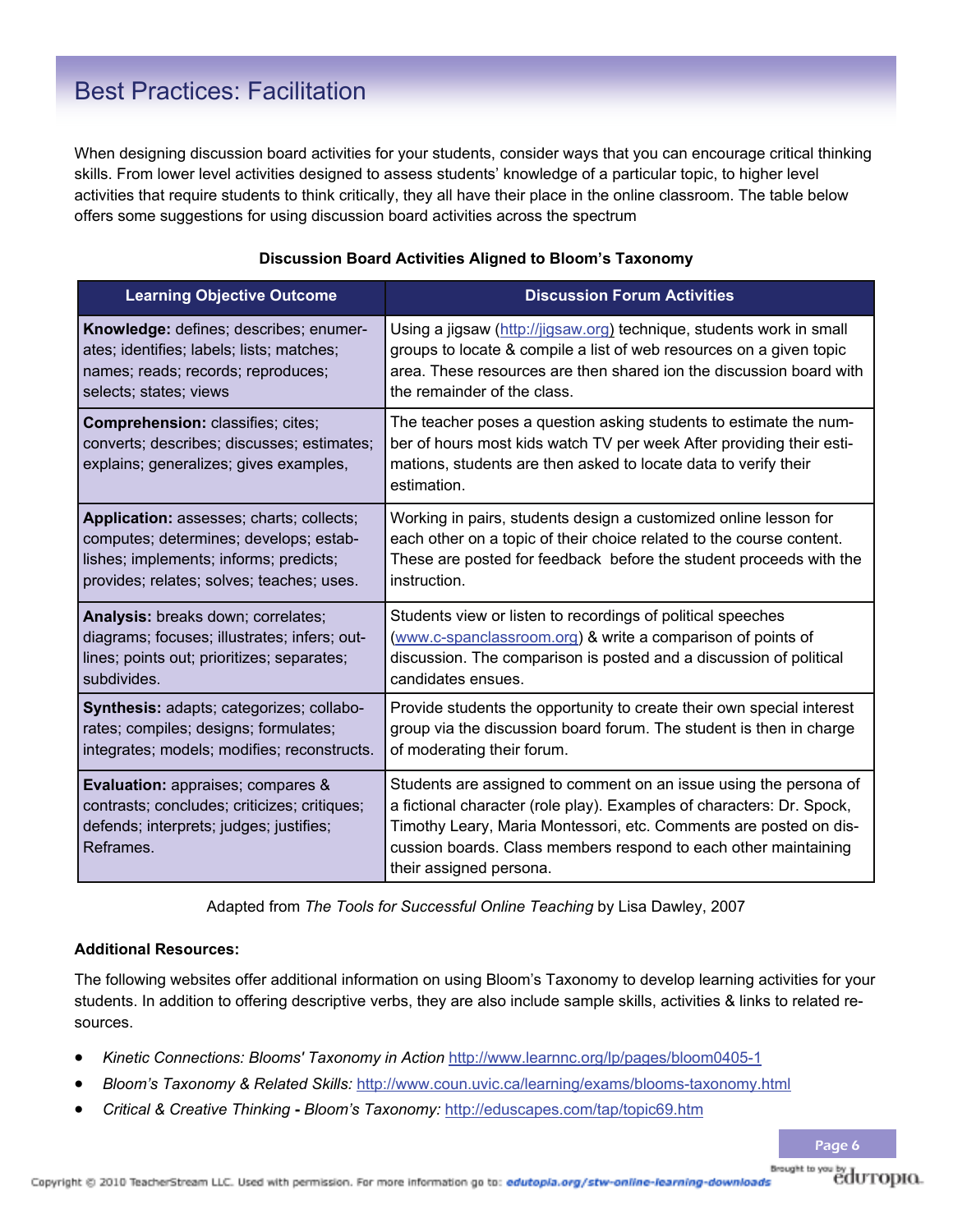### Best Practices: Assessment

### **Assessing Discussion Board Activities**

Assessing discussion board activities can take many forms. Regardless of the type of assessment strategy or tool that you use, there are some key points to remember:

- Assessment must be matched to learning outcomes
- Assessment must be aligned with instruction.
- Students must be given clear guidelines regarding how their work will be assessed.

There are times when using a simple system such as awarding points for participation is appropriate. At other times, you may give whole class feedback incorporating individual student posts. However, there are also times when a more detailed assessment may be desired. Below is a list of assessment tools to consider. All could be adapted for use on the discussion board.

#### **Sample Assessment Tools**

- One Minute Papers
- Graphic Organizers
- Concept Maps
- Checklists/Rubrics
- Reflective Journals

#### **Assessment Resources**

- *Kathy Schrock: Assessment & Rubrics Collection* http://school.discoveryeducation.com/ schrockguide/assess.html
- *Sample Rubrics* http://www.uwstout.edu/soe/profdev/ rubrics.shtml
- *Student Assessment* http://vudat.msu.edu/assessment

### **APA Online**

*Assessment CyberGuide for Learning Goals & Outcomes*

This site contains a comprehensive list of assessment strategies, including pros and cons of each, as well as recommendations for their use. Many of these tools could be adapted for use with discussion board activities.

http://www.apa.org/ed/eval\_strategies.html

### **Who is Responsible for Student Assessment?**

**Teacher Assessment** - teacher assessment is probably the most commonly used assessment. Any of the tools listed on this page can be used by teachers to assess their students. However, there are many advantages to using self-assessment and peer assessment tools as well.

**Self Assessment** - encourages students to think about their own learning and to reflect upon areas of strengths and weaknesses.

- *Sample Self-Assessment Checklist* http://www.sasked.gov.sk.ca/docs/policy/ studeval/questass.pdf
- *Sample Self-Evaluation Prompts* http://www.evergreen.edu/washcenter/ resources/acl/e3.html

**Peer Assessment** - actively involves students in the assessment process and encourages critical thinking skills. Students often respond more positively to feedback from their peers.

 *Assessing Learning: Peer & Self Assessment* http://www.nclrc.org/essentials/assessing/ peereval.htm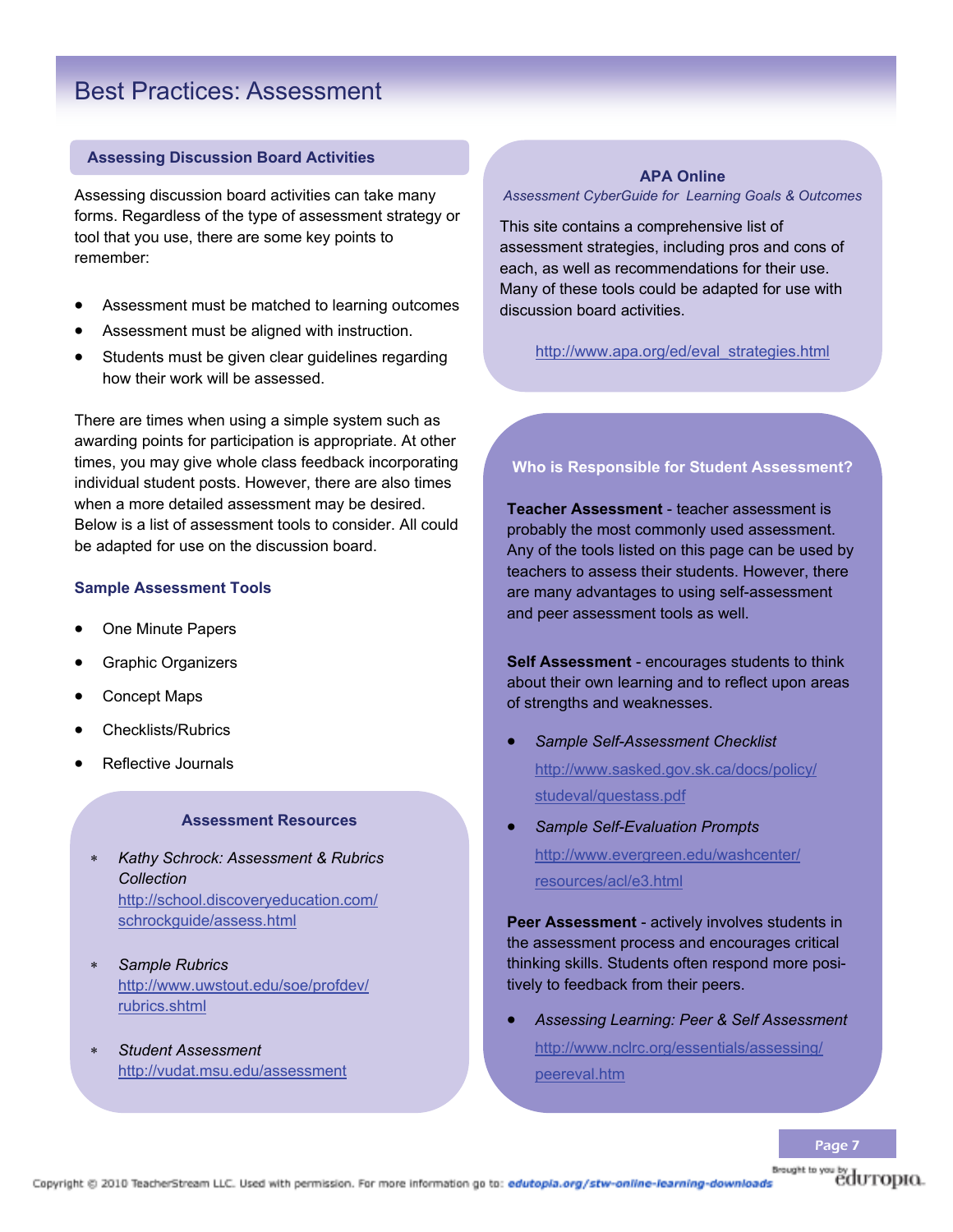### Strategies: General

With a little planning & adaptation for online learning, all of the instructional strategies listed below are suitable discussion board activities:

**Ask Experts -** Inviting an expert to field questions on your discussion board is a great activity. Consider inviting a local historian, meteorologist, dentist, veterinarian or any expert related to your field of study to participate. However, if you can't find someone to personally fill that role, allow your students to use one of the many "expert sites" to get answers to their questions and then they can post them on the class discussion board.

- *Pitsco: Ask an Expert* http://www.askanexpert.com
- *Ask an Expert Sources* http://www.cln.org/int\_expert.html

**Debates** - Debates encourage students to think critically and to organize their thoughts in a clear, cohesive & convincing manner. Discussion boards provide opportunities for online instructors to use this engaging strategy with their students.

 *Debates in the Classroom* www.education-world.com/a\_curr/strategy/ strategy012.shtml

**Polling -** Introduce the science of polling to your students & then ask them to create/conduct their own poll or survey. Follow-up activities can include discussing the results on the discussion board, creating a graph or chart to show results, or summarizing results in an article.

- *The Gallup Organization* http://www.gallup.com
- *The Roper Center of Public Opinion Research* http://www.ropercenter.uconn.edu

**Role Play** - Role play encourages students to look at an issue from the viewpoint of another. Assign roles based on course objectives and allow students to respond to questions on the discussion board by answering them as their "character" would.

 Role Playing Exercises- nice collection of resources from a geosciences view; can be adapted for other areas.

http://serc.carleton.edu/introgeo/roleplaying

### **Small Groups**

Many of the small group activities & projects that can be accomplished in a face-to-face classroom can be adapted for use in an online environment. Most high school students enjoy working in groups and like the social aspect that accompanies working together. For more information on a variety of topics related to small groups, including: strategies, grouping, assessment, & links to additional resources, visit:

### *Managing Groups*

http://tep.uoregon.edu/technology/blackboard/ docs/groups.pdf

### **Take it to the Next level**

Consider allowing students to participate in a collaborative project where they will share information with students in other learning communities.

www.k12science.org/collabprojs.html

http://www.epals.com/projects/book\_club

### **Suggestions for Using Small Groups in an Online Environment**

 Use *Google Tools* to encourage file sharing and collaboration among group members: http://www.google.com/educators/index.html http://www.educationworld.com/awards/2007/r0207- 23.shtml

### **Sample Small Group Activities**

- *Literature Circles*  http://www.stemnet.nf.ca/CITE/lang\_lit\_circles.htm http://www.litcircles.org http://www.education-world.com/a\_curr/curr259.shtml
- Newspapers students can work together to create a newspaper/newsletter highlighting a topic currently under study.
- Collaborative Writing & revision with Google Docs http://www.google.com/educators/weeklyreader.html

Page 8

Brought to you by dUTOPIO.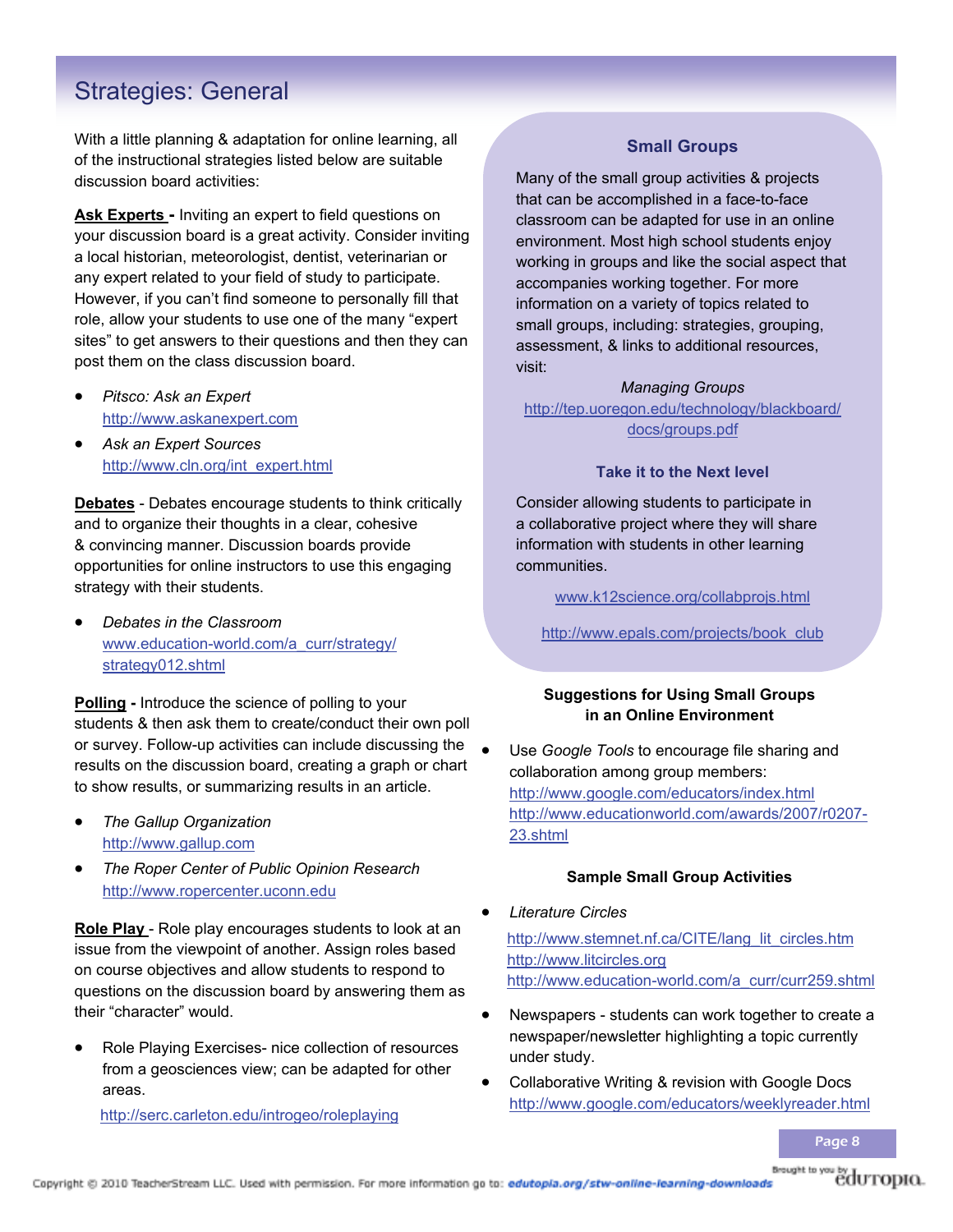### Strategies: General

**Peer Review** - the use of peer review on the discussion board serves a variety of purposes. It allows students to learn from one another as they view each other's work. It can also encourage quality by making student work public and providing practice adhering to assessment guidelines when providing feedback to others. Peer review can be used to assess writing assignments, as well as student produced products.

- *Everybody's a Critic*  provides guidelines & sample feedback for students to follow. http://www.tnellen.com/cybereng/peer.html
- *How Do You Make Peer Review Work?* geared for using peer review in a writing course, this web site provides also provides suggestions that could be adapted for other subject areas.

http://mendota.english.wisc.edu/~WAC/page.jsp? id=29&c\_type=category&c\_id=21

### **What's in the News?**

Focusing on **Current Events** is a great way to use discussion boards. Students can read or listen to news stories about current topics and discuss their views on the discussion boards. In addition, they can practice their writing skills by creating their own articles and editorials.

- *Why Teach Current Events?* http://www.educationworld.com/a\_curr/ curr084.shtml
- *100 Ways to Use a Newspaper* www.fredericksburg.com/nie/content/ LessonPlans/100.htm
- *New York Times Learning Network* http://www.nytimes.com/learning
- *NewsHour Extra News for Students* http://www.pbs.org/newshour/extra
- CNN Student News http://www.cnn.com/studentnews
- *Ask a Reporter* http://www.nytimes.com/learning/students/ ask\_reporters

### **Take a Field Trip**

**Virtual Field Trips** are a wonderful way to get discussion flowing. Locate an interesting place for your students to travel to, and once they return, have them describe their experiences on the discussion board. Provide guidelines for their exploration and discussion.

- *Virtual Field Trips: Why, Where & How-To* http://www.internet4classrooms.com/vft.htm
- *Google Lit Trips* http://www.googlelittrips.org
- *Science Explorations* http://teacher.scholastic.com/activities/ explorations/
- *Smithsonian NMAH Online Exhibitions*  http://americanhistory.si.edu/exhibitions/

### **Online Video**

**Video** is a powerful educational tool and can easily be used to generate discussion among your students. Check out tips for planning a lesson using video & then explore online video resources for use with students:

www.ciconline.org/learningwithcable

- *Cable in the Classroom Online Video* http://www.ciconline.org/video
- *NOVA Online Video*  http://www.pbs.org/wgbh/nova/programs
- *American Field Guide*  http://www.pbs.org/americanfieldguide/ index.html
- *Nature*  http://www.pbs.org/wnet/nature/video.html

Page 9

eduropio.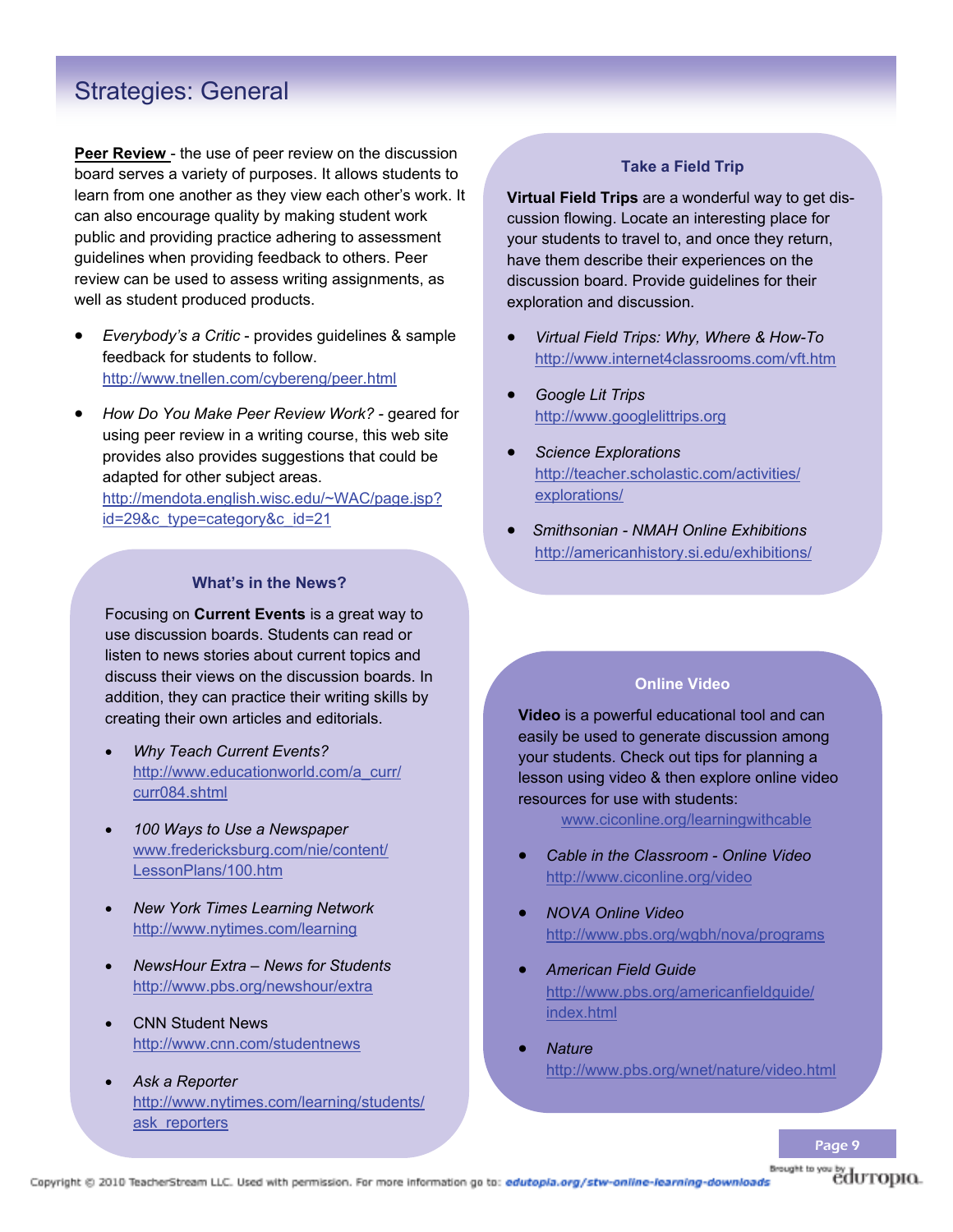### Strategies: Content Areas

### **Content Area Strategies**

All of the following activities can be completed by students and then shared on a discussion board.

### **Language Arts:**

- Use Inspiration or word processing software to create a family tree of the Greek or Roman Gods.
- Provide students with a list of commonly used idioms. Ask them to research the meanings online and then use as many as they can in a one page short story.
- Ask students to choose a prominent person to research and then to use the information they find to create a resume for that person. Details for this project & other biographical activities can be found at http://www.aetv.com/class/biography/index.html

### **Social Studies:**

- **Time Capsule**: Provide students with a year and a location (Ancient Egypt, 2200 B.C) and ask them to create a time capsule & list items that they would include in it and tell why they selected those items.
- **A Day in the Life:** Using sites like *This Day in History* & *InfoPlease: Year by Year*, ask students to research life during a specific year and compose a "Day in the Life" from a teenage point of view. www.history.com/this-day-in-history.do www.infoplease.com/yearbyyear.html
- **A Different Outcome:** Ask students to research key Civil War battles and list 3 things that could have changed the outcome. For example, list 3 things that might have changed the outcome of the Battle of Bull Run.

### **Math:**

 **Real Life Math:** use activities from "real life" math sites to help prepare students for living on their own. http://themint.org http://score.kings.k12.ca.us/real.world.html

### **Science:**

- **WebQuests:** Allow students to participate in a WebQuest focusing on science objectives. Make necessary adaptations so students can share their work on the discussion board. http://webquest.org/search/index.php
- **Marine Science Expeditions:** Allow students to participate in a virtual expedition and discuss their experiences on the discussion board, or use one of the many lesson plans or marine science resources to encourage active participation & discussion of this interesting topic.

http://www.marine-ed.org/bridge/expedition.html http://www.marine-ed.org/bridge

### **The Arts:**

- **PBS Teachers: The Arts:** Use the *PBS Teachers*  searchable database to find resources & activities on a wide variety of topics including art, dance, music, visual arts, photography and much more. http://www.pbs.org/teachers/arts
- **Art Critics:** Ask students to visit an online museum exhibit and use the guidelines below to write a critique for a work of art. Students can post and respond to one another's critiques on the discussion board.

http://www.metmuseum.org/home.asp http://artsedge.kennedy-center.org/content/3338

### **Interdisciplinary:**

- **PBS Teachers: Thematic Teaching**: Use the thematic teaching archives to search for activities & resources across the curriculum. Many of them can be adapted for use in a variety of subject areas. http://www.pbs.org/teachers/thismonth/archives.html
- **Adventures of CyberBee**: This site includes a number of resources and activities that can be used across the curriculum. Recent topics include: 2008 Elections, African American Experiences, & the Library of Congress. Click on **Curriculum Ideas** for many more ideas & resources. http://www.cyberbee.com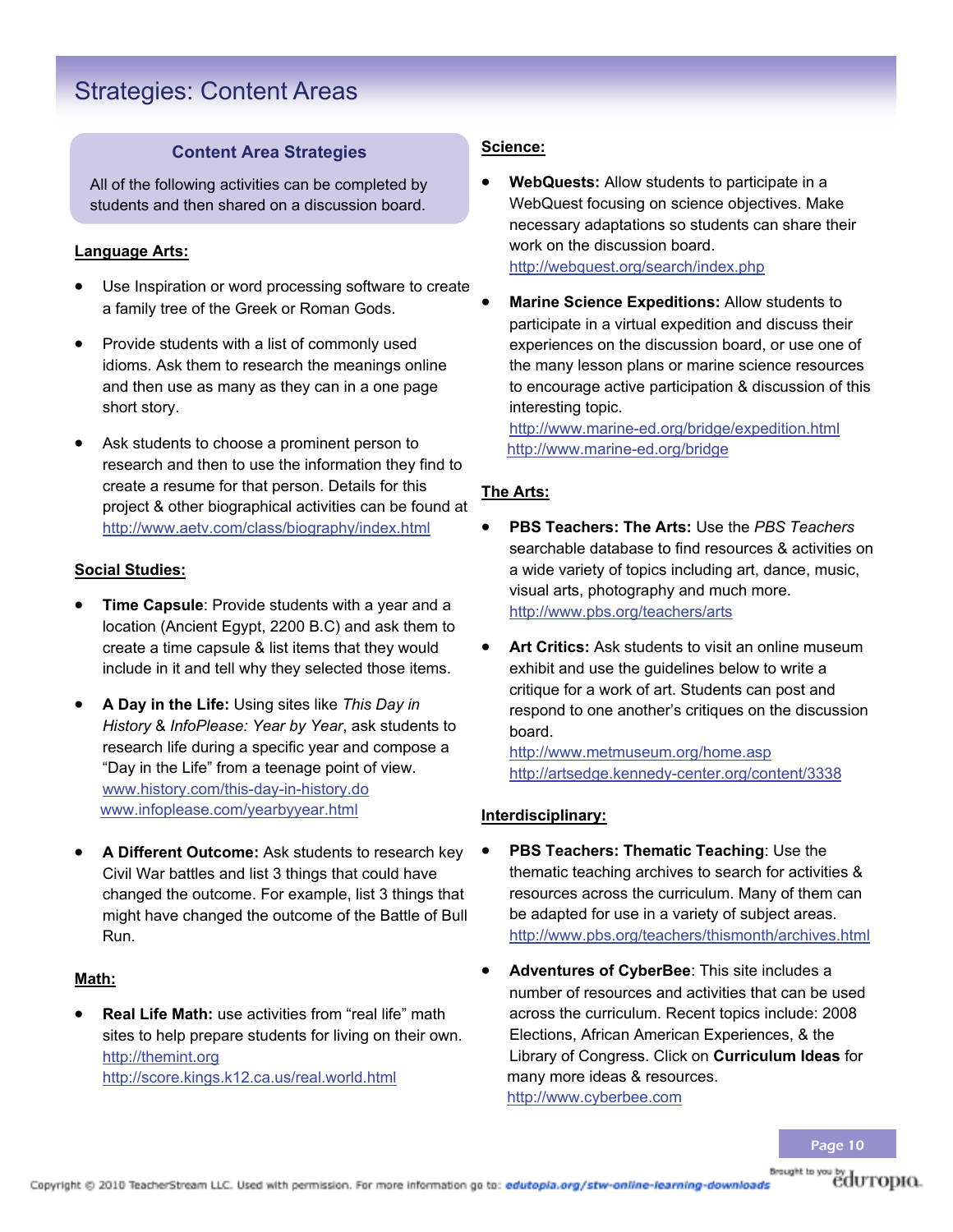### Management Tips: Time Management



### **Time Management**

There is no question that using Discussion Boards to enhance your instruction can be a time consuming venture. However, there are a few things you can do to manage your time and make the use of this instructional tool, as well as all communication tools, more efficient.

### **Establish a Plan for Communication**

- Create a list of communication tasks that need to be addressed in your course: replying to emails, reading & responding to discussion board posts, telephone conferences, etc.
- Assign an amount of time to each task.
- Inform students of your availability how often you will be participating on the discussion boards, when to expect a response to email, etc.
- Balance private email & public discussion by setting guidelines about the types of communications that are appropriate for each avenue of communication.
- Maintain a nurturing pace of responding so that students are aware of your presence and active participation in the course.

While there are some time management tips related directly to discussion boards, there are also generic organizational teaching tips that can apply to use with discussion boards. Consider using both.

#### **Organizational Tip**

Create a "Discussion Board Ideas" **folder** in My Favorites, so online resources can be quickly added and organized for easy reference later.

### **Additional Resources:**

As online learning becomes more prevalent, the number of articles and websites related to this topic increases. Online instructors can often learn from strategies that have been successful for their peers. The following resources address time management strategies for online instructors:

- *Online Learning.net: It's About Time!* https://www.prep2teach.com/InstructorCommunity/ tips\_aug2000.html?s=526.807019838.0424122241
- *Time Saving Strategies & Tips for Instructors Using Online Discussion Forums* http://www.tact.fse.ulaval.ca/ang/html/timesaver.html
- Generating & Facilitating Engaging *& Effective Online Discussion* http://tep.uoregon.edu/technology/blackboard/docs/ discussionboard.pdf

### **Email Newsletters**

**E-newsletters** can be great sources of inspiration. Sign-up for newsletters that contain teaching tips and resources related to your subject area. When you see an idea or resource you can use, add it to your discussion board folder.

- *PBS Teachers Newsletter* http://www.pbs.org/teachers/newsletter
- *Exploratorium Newsletter* http://www.exploratorium.edu/educate/ newsletter.html
- *Web English Teacher Newsletter* http://www.webenglishteacher.com/ newsletter.html
- *National Geographic Newsletters* http://newsletters.nationalgeographic.com/p/ National%20Geographic%20Society/ NG Registration Page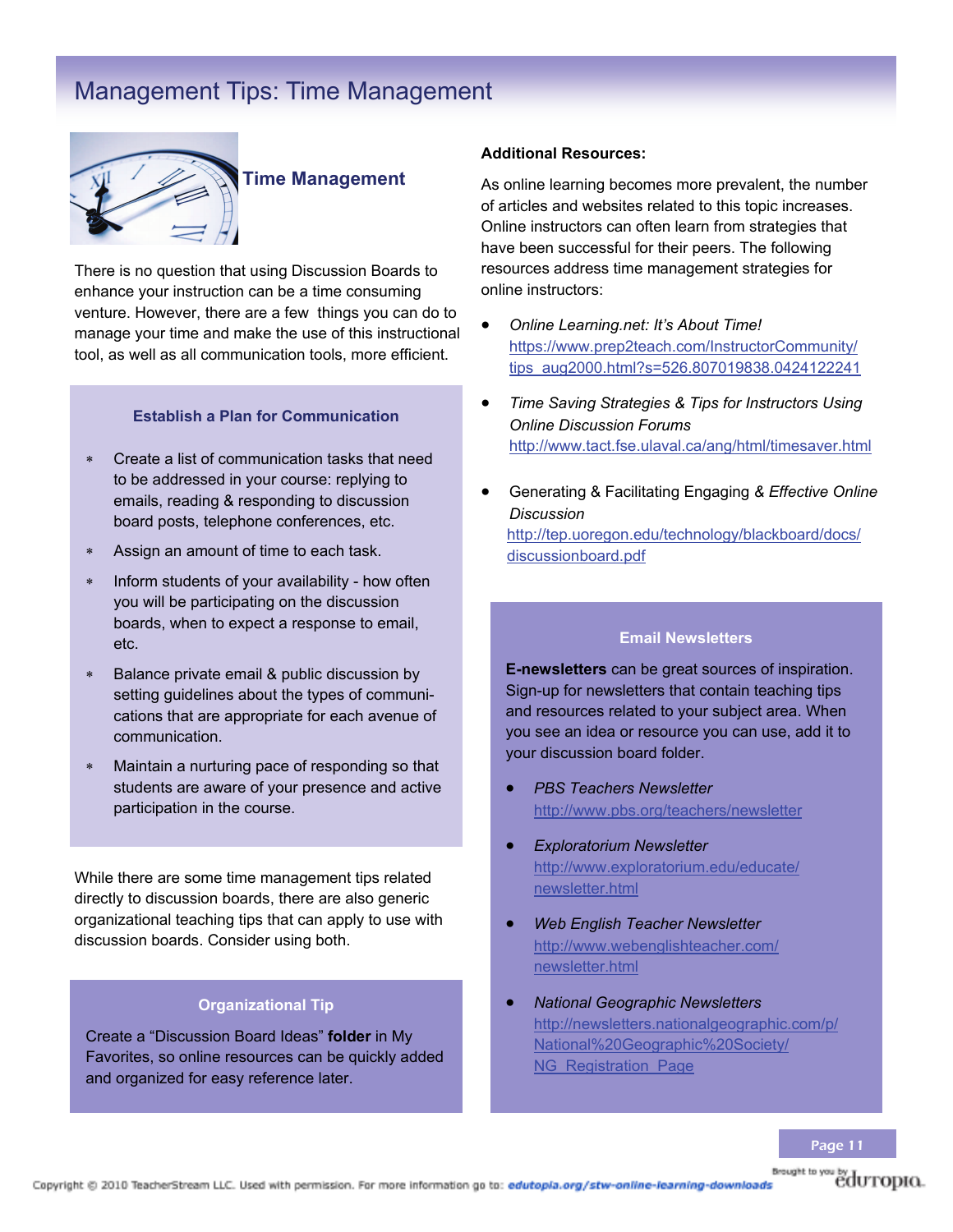### Management Tips: Student Engagement

**Discussion Boards** need engaged participants in order to be successful, but how do you encourage that?

### **Get Them Involved!**

- Design activities that are interesting & motivating. These types of activities are much more likely to encourage active participation.
- Allow students to suggest discussion topics.
- Create discussion boards for small group use to encourage discussion among group members.
- Email students who are not participating as they should and offer assistance, if needed.

### **Additional Suggestions:**

 Before beginning a new unit, ask students to complete and post a **KWL** on the discussion board to assess background knowledge and to find out what types of things students would like to learn. At the end of the unit, they can write about what they learned.

www.eduplace.com/graphicorganizer/pdf/kwl.pdf

- Use **Brainstorming** to generate problem solving skills http://olc.spsd.sk.ca/DE/PD/instr/strats/brainstorming/ index.html
- Consider using some of these **Active Learning**  Strategies: http://trc.ucdavis.edu/trc/ta/tatips/activelearning.pdf
- Explore ideas for using Active Learning in an Online environment: *http://www.acu.edu/cte/activelearning/ classroom\_main.htm*
- Incorporate the *Comic Creator* into your lesson: http://www.readwritethink.org/student\_mat/ student\_material.asp?id=21

#### **Additional Resources**

- *Generating & Facilitating Engaging & Effective Online Discussions*  http://tep.uoregon.edu/technology/blackboard/ docs/discussionboard.pdf
- *Eight Ways to get Students More Involved in Online Conferences* http://resources.blackboard.com/scholar/ general/pages/ictraining/ Eight\_Ways\_Engage\_Conferences.pdf

### **Encourage Collaboration**

Discussions should encourage interaction between students rather than individual responses from the teacher. Structure lessons to facilitate student interaction.

- Ask students for their opinions
- Encourage peer feedback
- Use critical thinking questioning strategies
- **•** Establish a minimum posting requirement to require student participation. Encourage students to respond to each other, in addition to responding to the main prompt.
- Assure students that you are reading every post, but don't respond to each one. Instead, establish the expectation that students are the central focus of the discussion boards.

### **Consider This**

Consider conducting your own informal survey using an online survey tool such as *Survey Monkey* to ask students what kind of activities they like. You may be surprised. The survey results could then be considered as you work to create interesting activities to motivate & engage your students.

http://www.surveymonkey.com

Page 12

Brought to you by dUTOPIO.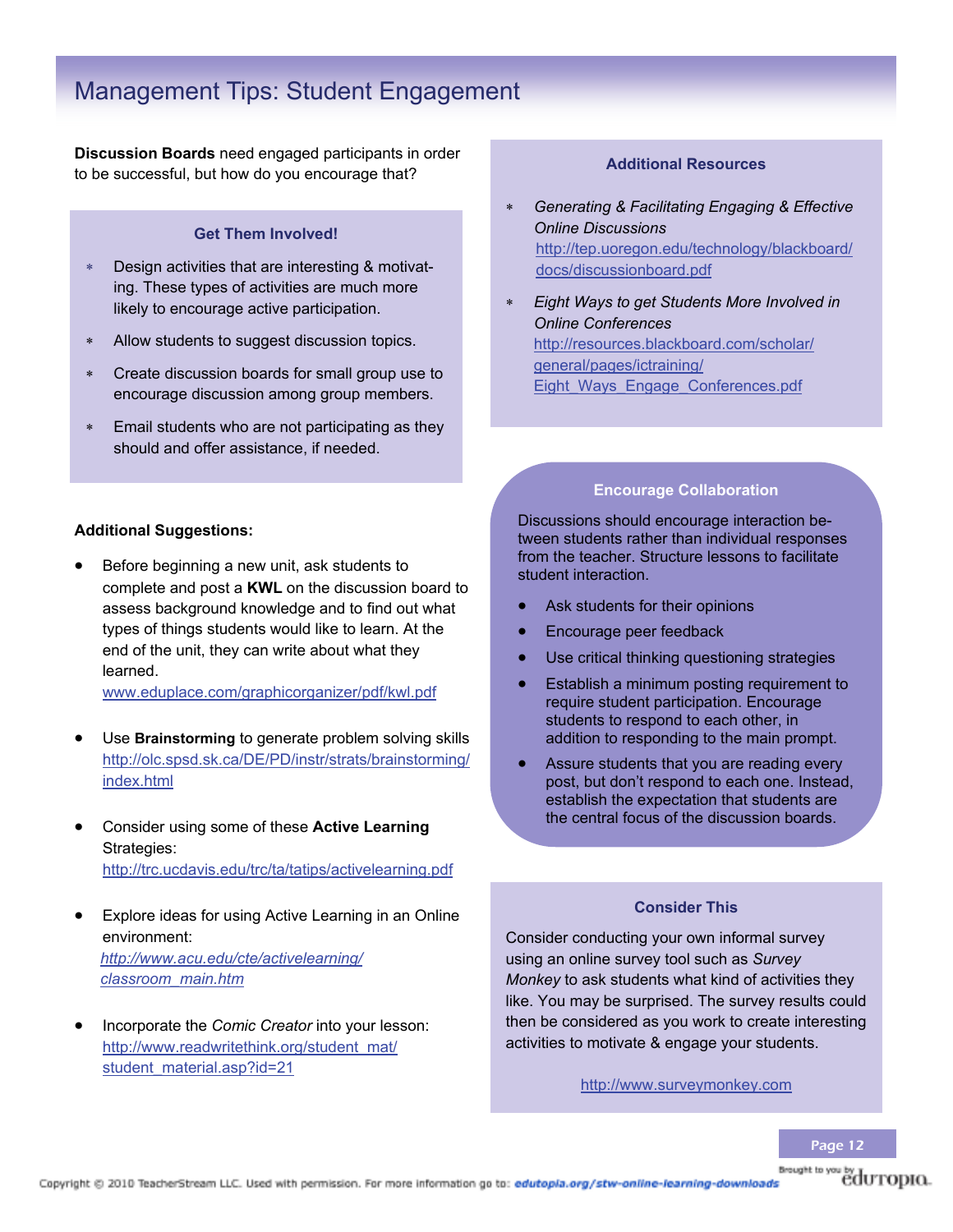### Management Tips: Common Pitfalls

### **Discussion Board Pitfalls**

While Discussion Boards are a great tool for building community and providing a means for students to share their ideas with the group, there are some common problems and pitfalls:

- Students may misunderstand directions or may be unsure of what is expected of them.
- Student comments can become off track or go in a direction that is not supported in the lesson.
- Students may stall or put off participating in the discussion board until the last minute.
- Students may not feel a sense of connection with their classmates.
- Students may react in an inappropriate way by flaming other students or making disinterested or disrespectful comments to their peers or in response to assignments.

### **Tips for Avoiding Common Discussion Board Pitfalls**

- Structure online discussion board activities carefully provide clear guidelines for posting material, how often to comment, length of comment, what information to include in the comments. Ask students to respond using specifics from their textbook readings or other sources.
- Encourage students to contact you if they don't understand the assignment or are having technical difficulties.
- Demonstrate ways to support arguments, cite textbook references/online resources to support a point of view In your own postings.
- Establish guidelines for giving students credit for discussion board participation give points for posting regularly, responding to classmates' posts, staying on topic and responding in a thoughtful manner.
- Use small group activities to help build community and establish peer communication and connection.
- Encourage students to interact informally. Create discussion threads or areas for personal introductions and social interaction.
- Establish clear Netiquette guidelines and acceptable behavior policies at the very beginning. Monitor discussion boards regularly to ensure no inappropriate behavior is occurring. Contact students privately regarding inappropriate behavior and be prepared to ban individual students from posting on discussion boards if necessary.

### **Resources:**

*The Tools for Successful Online Teaching,* Lisa Dawley, 2007 Wikiversity: Facilitating Online: http://en.wikiversity.org/wiki/Facilitating Online

eduropio.